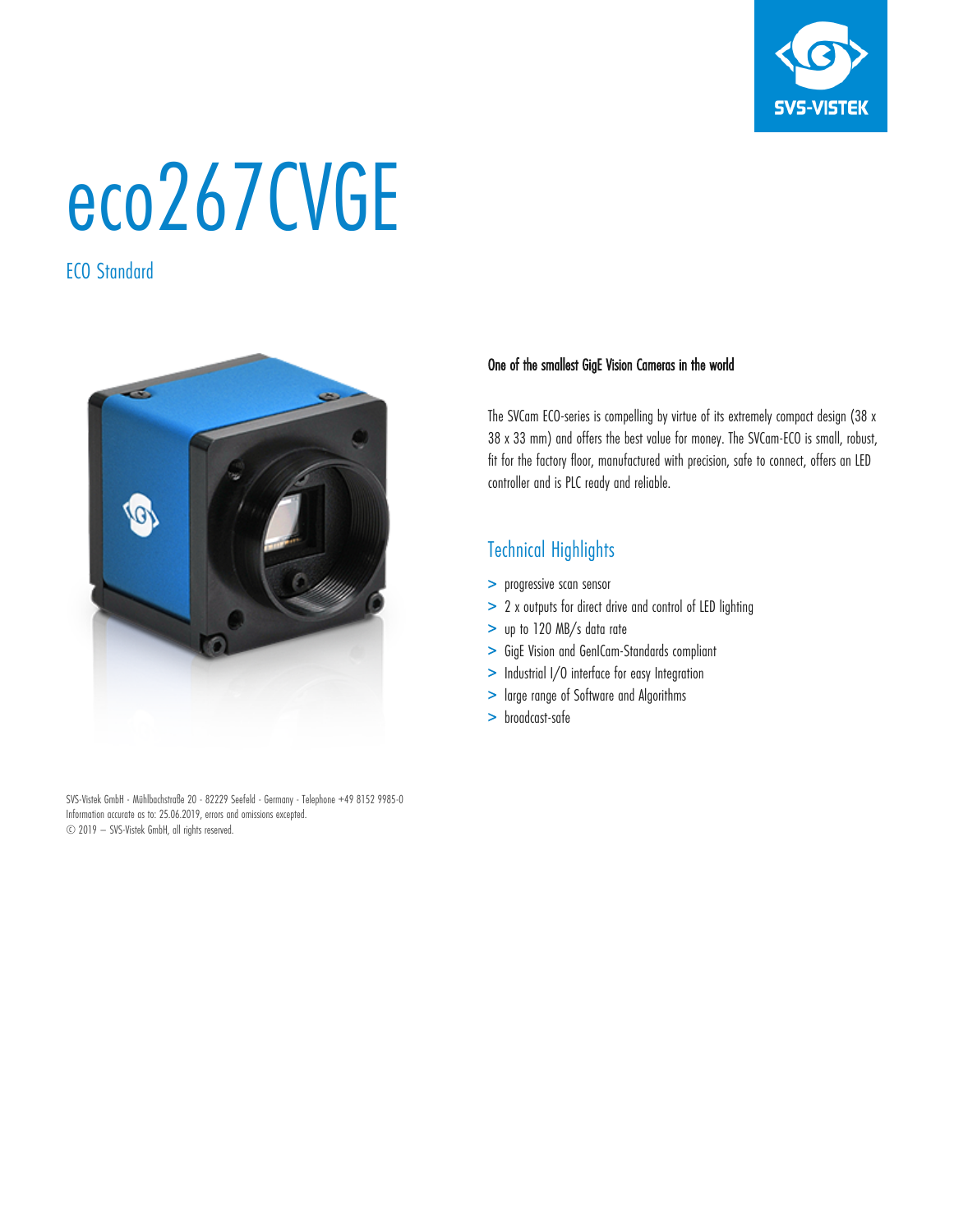## ECO Series eco267CVGE

| Resolution        | 1392 x 1040 px |
|-------------------|----------------|
| Frame rate (max.) | $25$ fps       |
| Chroma            | color          |
| Interface         | GigE Vision    |

| Sensor              |                       |  |
|---------------------|-----------------------|--|
| Sensor              | ICX267AK              |  |
| Manufacturer        | Sony                  |  |
| Sensor type         | Area CCD              |  |
| Shutter type        | global shutter        |  |
| Sensor architecture | interline transfer    |  |
| Readout type        | progressive scan      |  |
| Sensor size (h x v) | $6.47 \times 4.84$ mm |  |
| Optical diagonal    | 8.08 mm               |  |
| Sensor format       | $1/2$ "               |  |
| Pixel size (h x v)  | 4.65 x 4.65 µm        |  |
|                     |                       |  |

#### Camera

| Exposure modes      | MANUAL;AUTO;EXTERNAL         |
|---------------------|------------------------------|
| Trigger modes       | INTERNAL; SOFTWARE; EXTERNAL |
| Exposure time (min) | $39 \mu s$                   |
| Exposure time (max) | 60 sec (external $\infty$ )  |
| Pixel format / max  | bayer8, bayer12 / 12 bit     |
| Gain modes / max    | manual, auto $/18$ dB        |
| Dynamic range       | 56 dB (dep. on environment)  |
| Internal memory     | 64 MB SDRAM, 8 MB Flash      |
|                     |                              |

#### Feature Set

| yes |
|-----|
| yes |
| yes |
| yes |
| yes |
| yes |
| yes |
| yes |
|     |

#### Housing

| Lens mount                           | CS-Mount                    |
|--------------------------------------|-----------------------------|
| Dimensions ( $w \times h \times d$ ) | 38 x 38 x 33 mm             |
| Weight                               | 85q                         |
| Ambient temperature                  | $-10$ to 45 °C              |
| Ambient humidity                     | 10 to 90 % (non-condensing) |
| Protection class                     | IP40                        |

#### I/O-Interfaces

| Input up to 24V   | 2 x |
|-------------------|-----|
| Output open drain | 2 x |
| I/O RS-232        | lχ  |
| I/O RS-422        | lχ  |

## Dimensions [mm]



## Pinout

### **Hirose Pinout**



| Pin | Signal ECO, ECO2, EVO, HR (CL medium, GigE only) | Signal EXO, HR (CL Deca, CXP), SHR | Signal 4 I/O for option ECO |
|-----|--------------------------------------------------|------------------------------------|-----------------------------|
|     | (SND)<br>V IN-                                   | $V IN-$ (GND)                      | $V IN-$ (GND)               |
| 2   | $V IN + (10 - 25V)$                              | $V IN + (10 - 25V)$                | $V IN + (10 - 25V)$         |
| 3   | RxD<br>(RS232) not available for PoE versions    | RxD (RS232)<br>IN 4                | not connected               |
| 4   | TxD<br>(RS232) not available for PoE versions    | OUT 4 TxD (RS232)                  | not connected               |
| 5   | IN <sub>1</sub><br>$(0 - 24 V)$                  | IN 1<br>$(0 - 24 V)$               | $(0 - 24 V)$<br>IN 1        |
| 6   | IN 2<br>$(0 - 24 V)$                             | $(0 - 24 V)$<br>IN 2               | $IN 2 (0 - 24 V)$           |
| 7   | OUT 1 (open drain)                               | OUT 1 (open drain)                 | OUT 1 (open drain)          |
| 8   | OUT 2 (open drain)                               | OUT 2 (open drain)                 | OUT 2 (open drain)          |
| 9   | $IN 3 + (RS422)$                                 | $IN 3 + (opto IN +)$               | IN 3 $(0 - 24 V)$           |
| 10  | $IN 3 - (RS422)$                                 | $IN 3 - (opto IN -)$               | IN 4 $(0 - 24 V)$           |
| 11  | $OUT 3 + (RS422)$                                | OUT 3 (open drain)                 | OUT 3 (open drain)          |
| 12  | $OUT 3 - (RS422)$                                | OUT 0 (open drain)                 | OUT 4 (open drain)          |
|     | Shielding                                        | Shielding                          | Shielding                   |